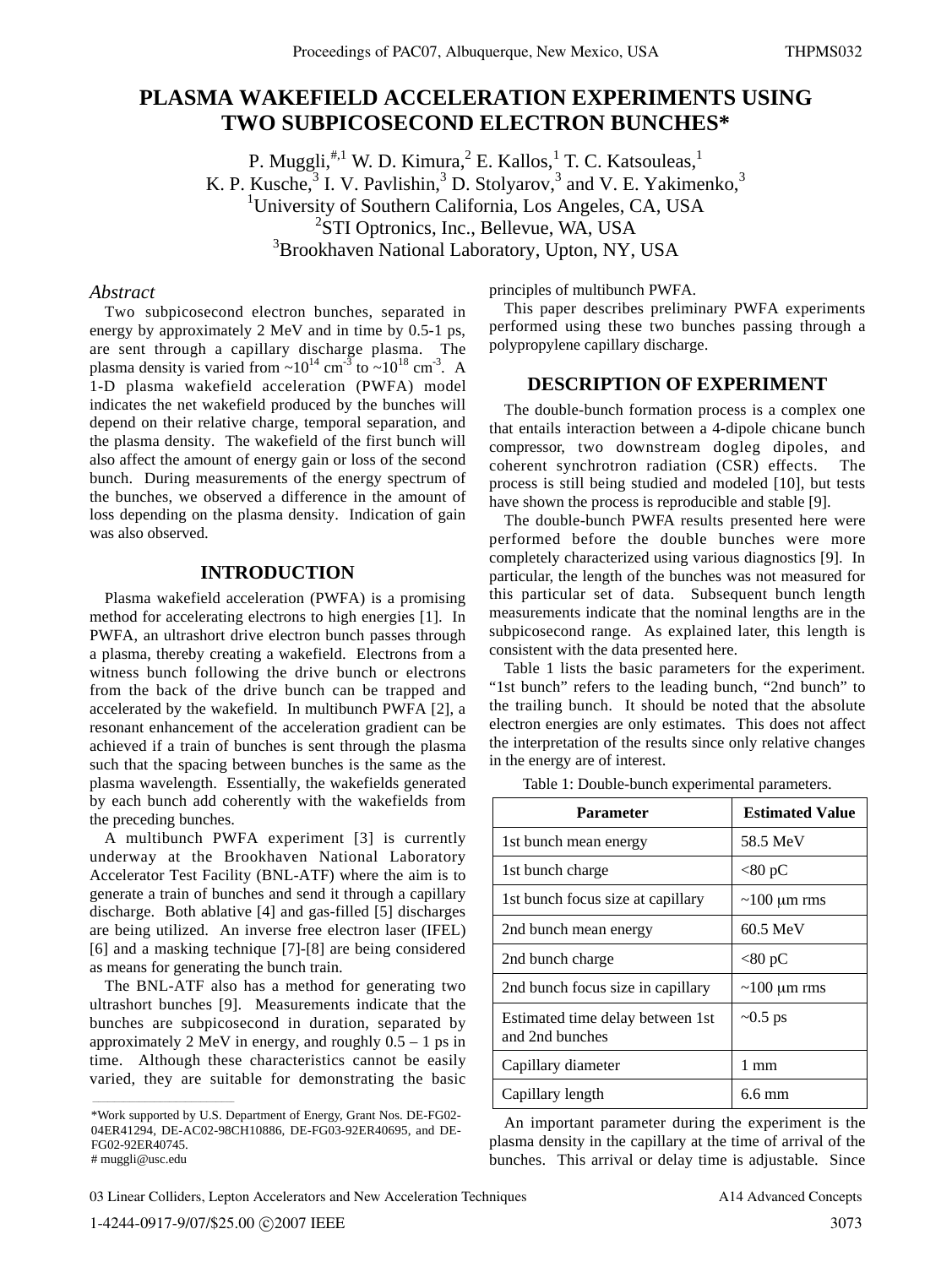the plasma density decreases over time after the start of the discharge, this means the plasma density seen by the electrons can be chosen by selecting an appropriate delay time. This decrease in density was measured beforehand [11] by observing the amount of Stark broadening of the hydrogen *H* line ( $= 486$  nm) as a function of delay time after the discharge start, using a spectrograph fast-gating video camera. It should be noted the accuracy of this method diminishes at densities less than approximately  $10^{15}$  cm<sup>-3</sup> because the amount of linewidth broadening becomes comparable to the instrument resolution.



Figure 1: Three examples of no-plasma energy spectrums demonstrating the stability of the energy distributions.

03 Linear Colliders, Lepton Accelerators and New Acceleration Techniques

Downstream of the capillary discharge is an energy spectrometer for measuring the change in energy of the bunches. A fiducial line on the spectrometer output image provides a convenient means for ensuring all the spectrums are aligned to each other. This is important because the energies of the bunches shifted with respect to each other as a result of some electrons losing energy to produce wakefields and other electrons gaining energy from the wakefield.

#### **EXPERIMENTAL RESULTS**

Figure 1 shows spectrums for three datum taken widely separated in time without the plasma present. This demonstrates the good stability of the double-bunch formation process, especially the mean energy positions.

Figure 2 summarizes the energy loss for the bunches as a function of the plasma density. Figure 2(a) displays a definite energy loss trend for the 1st bunch, which tends to maximize at around  $10^{14} - 10^{15}$  cm<sup>-3</sup> plasma density. The 2nd bunch [Fig. 2(b)] follows this same behavior; however, the amount of loss tends to be less and the trend is more erratic. This erratic behavior could be linked to the fact the 2nd bunch electrons are also experiencing the effects of the wakefield from the 1st bunch.

A maximum energy loss of the 1st bunch occurring at  $10^{14} - 10^{15}$  cm<sup>-3</sup> plasma density implies a bunch length of order 1 ps. However, as mentioned there is considerable uncertainty with the density at these low values, therefore, it is possible the actual bunch length is shorter than 1 ps.



Figure 2: (a) Median energy loss of 1st bunch. (b) Median energy loss of 2nd bunch.

A14 Advanced Concepts